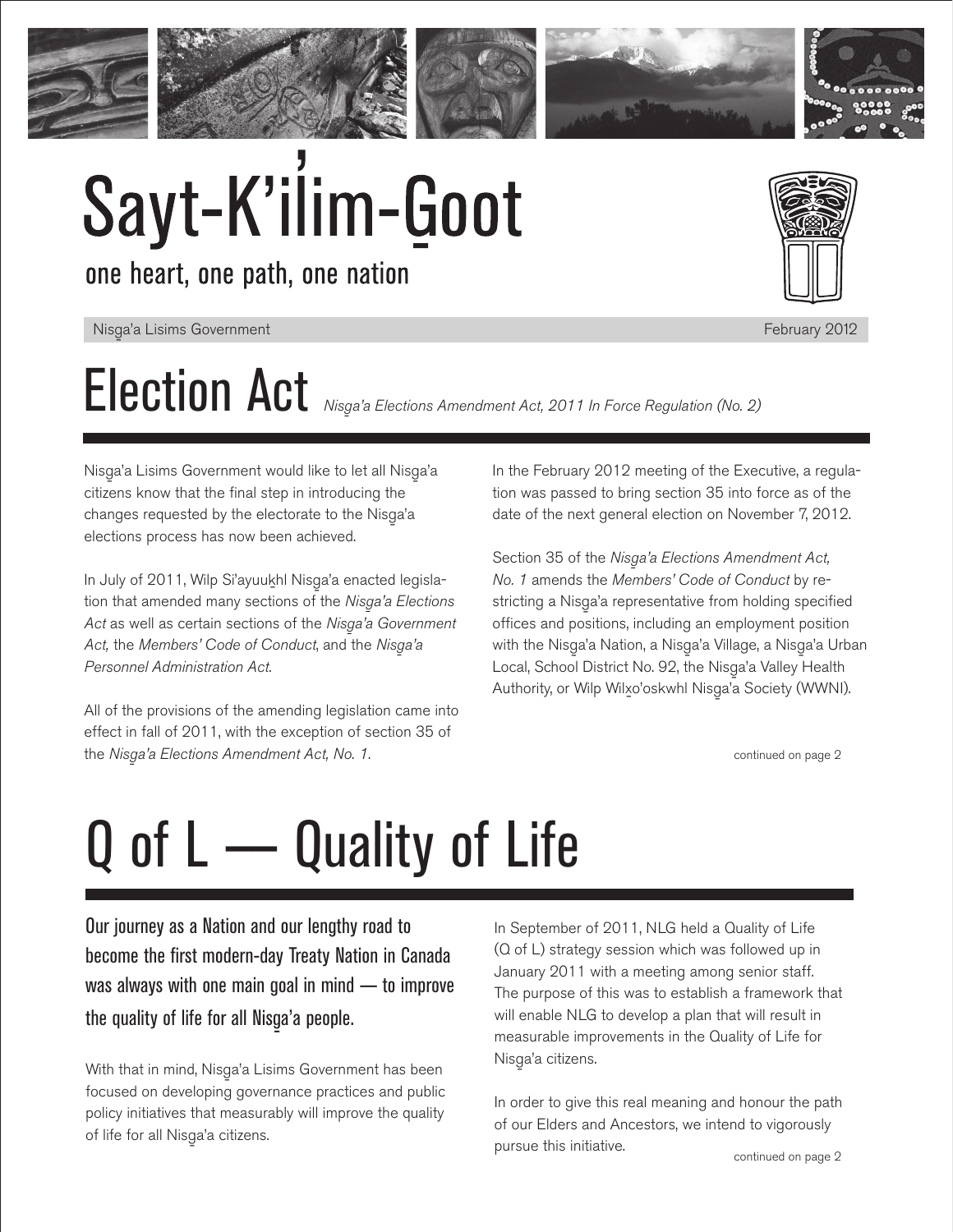### Election Act... continued from cover

The same amendment restricts Nisga'a representatives<br>And Alice Contract Contract Contract Contract Contract Contract Contract Contract Contract Contract Contract Co from acting as an officer, trustee or director of School District No. 92, the Nisga'a Valley Health Authority<br>MAANU or WWNI.

Finally, section 35 bars a Nisga'a representative from<br>Lattically holding the position of a public officer whose position is prescribed under section 10(b) of the *Nisga'a Personnel Administration Act*.

For further information on these and other changes to Nisga'a elections legislation, visit www.nnkn.ca or contact<br>"Aliment" CITA CITA (OFO) COO OF15 the Nisga'a Elections Office at (250) 633 2715.<br>'

### **Quality of Life...** continued from cover

Initial steps identified to achieve this goal are:

- 1. Prepare for and convene a Quality of Life Summit
- 2. Develop a Quality of Life Strategy
- 3. Validate that "Q of L" strategy with youth, leadership and citizens
- 4. Implement the Nisga'a Quality of Life approach in conjunction with planning for fiscal year 2013/2014

### MORE BACKGROUND

In strategy and discussion sessions, NLG needed to best identify what should be included in a Quality of Life Strategy and to look at one aspect to begin with and continue to build on it. We believe it should be a strategy that supports the Nisga'a Nation and Village and Urban<br>' locals in:

Developing a Life Long Quality of Life Policy (through which) Nisg-a'a Nation public policy is coordinated and consistent with the Ayuuk, Treaty, Jurisdiction, Constitution and applicable laws...and improves the quality of life of all Nisga'a citizens.<br>'

Aligning Governance, Administrations and Programs and Services with a Quality of Life Approach (while ensuring that) Government, administration, resources and priorities are aligned with Nisga'a Ayuuk, culture and<br>' family values.

Documenting/Measuring/Proving Changes in Quality of Life (to support) Nisga'a Nation (ability) to regularly report on improvements/changes in the quality of life of its citizens at the Nation, Village, Urban, family and individual level.

### Engaging Others Through a Quality of Life Summit

(to increase) understanding, support participation, and (generate) a sense of ownership throughout the Nisga'a<br>Alati Nation in the development and implementation of a lifelong Quality of Life Strategy.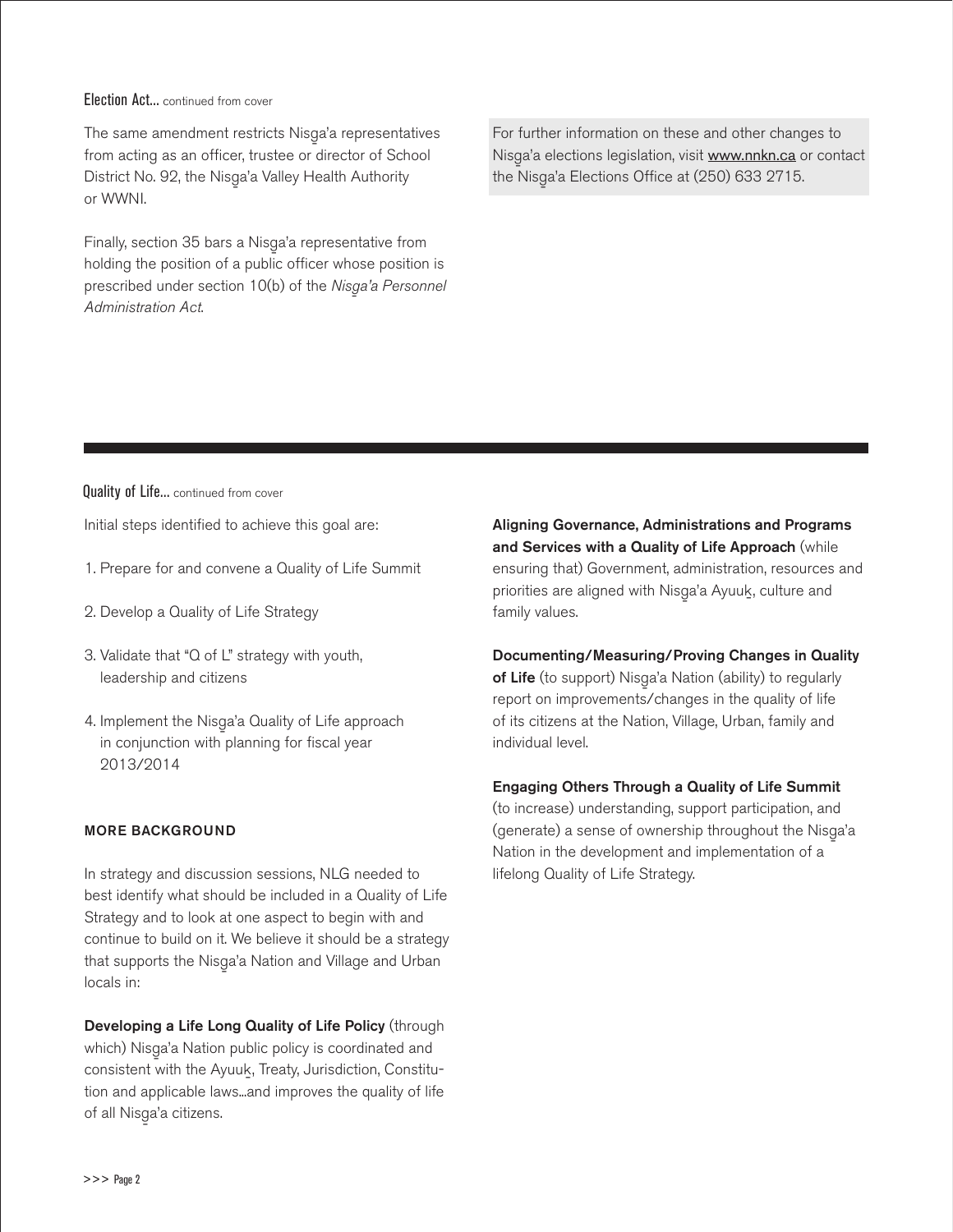## Moose Numbers

We Nisga'a have always been the best stewards of our own land. From time immemorial, we have managed our resources in such a manner that we only "took what we need". We have been careful with our fish and wildlife stocks, so that future Nisga'a generations will always have access to species that have been traditionally harvested by us as a food source.

In fact, we have always been leaders in wildlife  $\cos$  conservation  $-$  the world wide recognition of the quality and level of Nisga'a Fisheries management of the Nass<br>Pi River and its salmon stocks is evidence of this. As part of our Ayuuk, we learn that when numbers are down for a certain species, we hunt something else in order for the threatened group to regain strength in numbers.

At the present time, we are concerned about our Moose population in the Nass Wilderness Area (NWA), numbers are way down. This fiscal year we had a lottery for 40 or 50 moose, however, we are contemplating the hard fact that in order to protect the moose population, we may have to suspend the hunt in order for the population to recover.

We are looking into this and doing everything else possible to bring the count back up.

### "All government agencies are working together on this and we value the continued support of our Nation members"

Harry Nyce Sr. Nisga'a Lisims Government,<br>Director of Fishering & Wildlife Director of Fisheries & Wildlife.

Some of the causes for decline of the moose population have been identified:

- Predation by wolves and bear
- Hunting (regulated, unregulated, illegal)
- Deep snowpack in recent years
- Habitat supply over time



### Moose Population Recovery Plan

Our target goal is to get the moose population back in the NWA up to 1,000. We are putting renewed efforts into moose harvest management by focussing on:

- Harvest reduction or closure(s)
- Enforcement of Nisga'a and provincial laws
- Predator management
- Habitat management
- **Education outreach**

Our grizzly bear population, and our mountain goat population in the Nass Wilderness Area (NWA) is believed to be healthy and we will endeavor to make sure our moose population recovers to the same healthy levels.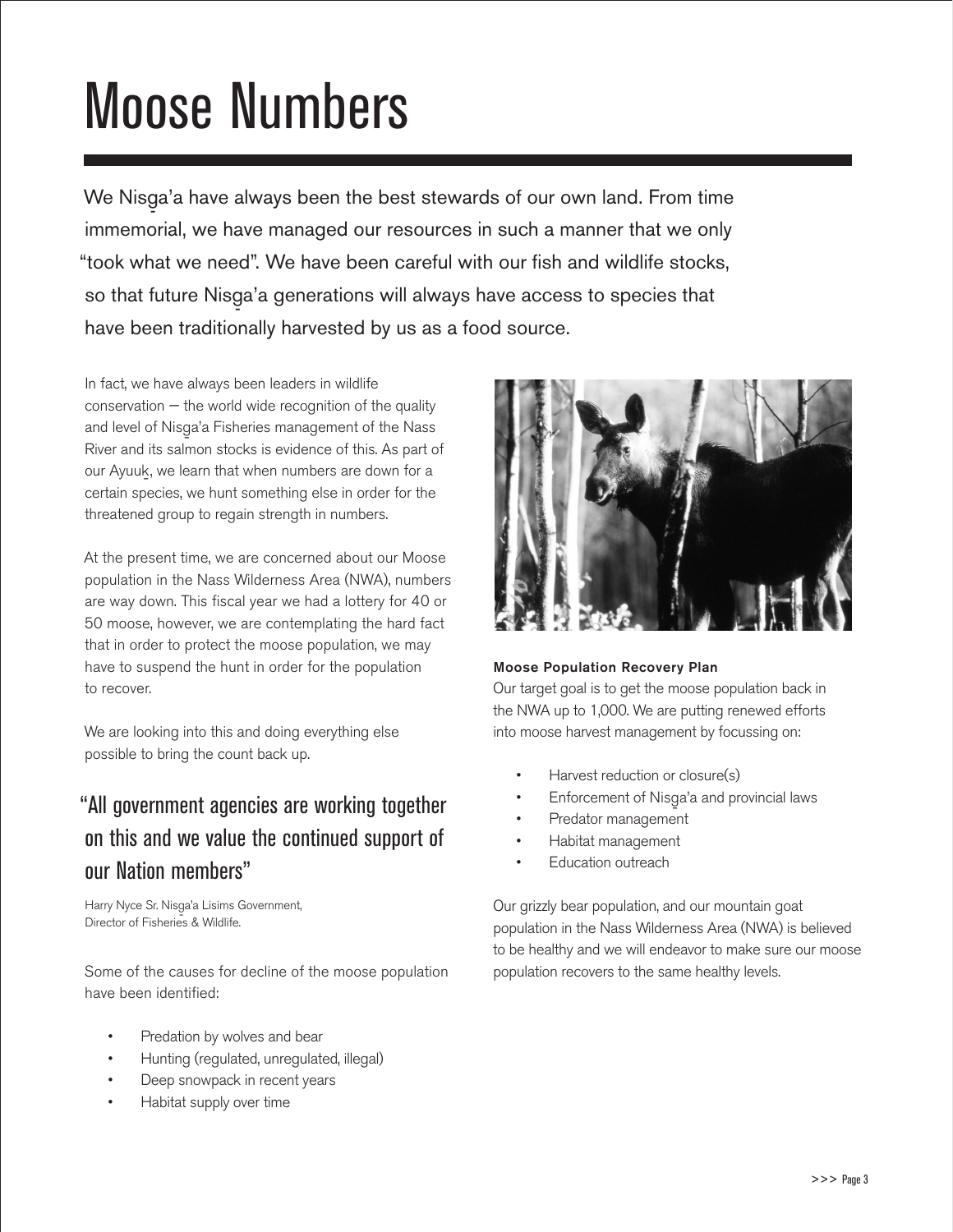## Being Nisga'a — Positive Direction from Council of Elders Review Gathering

On Nov 29th, the Council of Elders convened a meeting to review the minutes of the Nisga'a<br>Fideology of the Council of Path to FineOccupy in the council of the control of the council of the control of Elders —— Youth Gathering: Bridging The Generations and to come to a consensus as to how to best follow up on issues and concerns that arose from the October 4–6 gathering.

Reviewing the minutes, the Council of Elders returned to the question "What is the best way to handle the issues and concerns?" The Elders are recommending that a host of workshops be held within the Nass Valley.

These workshops will be used as a way of interacting with the youth and responding to the many questions they have about our Ayuuk, language, and culture.

The workshops will give the youth valuable one-on-one time with the Elders in which they can express themselves and define their ideas and understanding of the Ayuuk, language, and culture as they see it.

As well, the workshops will give the Elders time to give full explanation and demonstrate to the youth as to how and why things are being done in such a way. The youth will begin to understand that when dealing with culture it can lead to one thing or another  $-$  it will demonstrate how important it is to continue to use the language and practice our culture so that it will not become extinct. The Elders will listen and pass on knowledge they have learned through years of life experience, and from the wisdom they have passed down from their Ancestors.

This direct relationship between the Elders and our youth is critically important  $-$  it is imperative that our youth continue to follow the Ayuuk, learn our language, and embrace our culture.

### This is the only way we will continue to survive as Nisga'a people.<br>'

### Don't forget

WWNI has made the Nisga'a Language App available on iTunes. This is a great way for our youth to connect with our language that has been preserved by our Elders.

The free app is available for use on the iPod Touch,iPhone and iPad .

Link to the app: http://itunes.apple.com/app/ nisgaa/id490034233?mt=8

| Words                         |                       |                         |
|-------------------------------|-----------------------|-------------------------|
| Q Search                      |                       | Q<br>A                  |
| Nisga'a                       | English               | D                       |
| qaydim t'ukw'                 | a tuque               | Ĥ                       |
| asdiiwaal                     | accident (to have an) | Ĵ<br>ĸ                  |
| angadoosda'a across (a place) |                       | M<br>$\frac{N}{O}$      |
| xts'i                         | across the middle     | P<br>Q<br>$\frac{R}{S}$ |
| ga'amsgat(di)                 | admire (to)           | $10 - 5$                |
| anook'askw agree to something |                       | #N <x< td=""></x<>      |
|                               |                       |                         |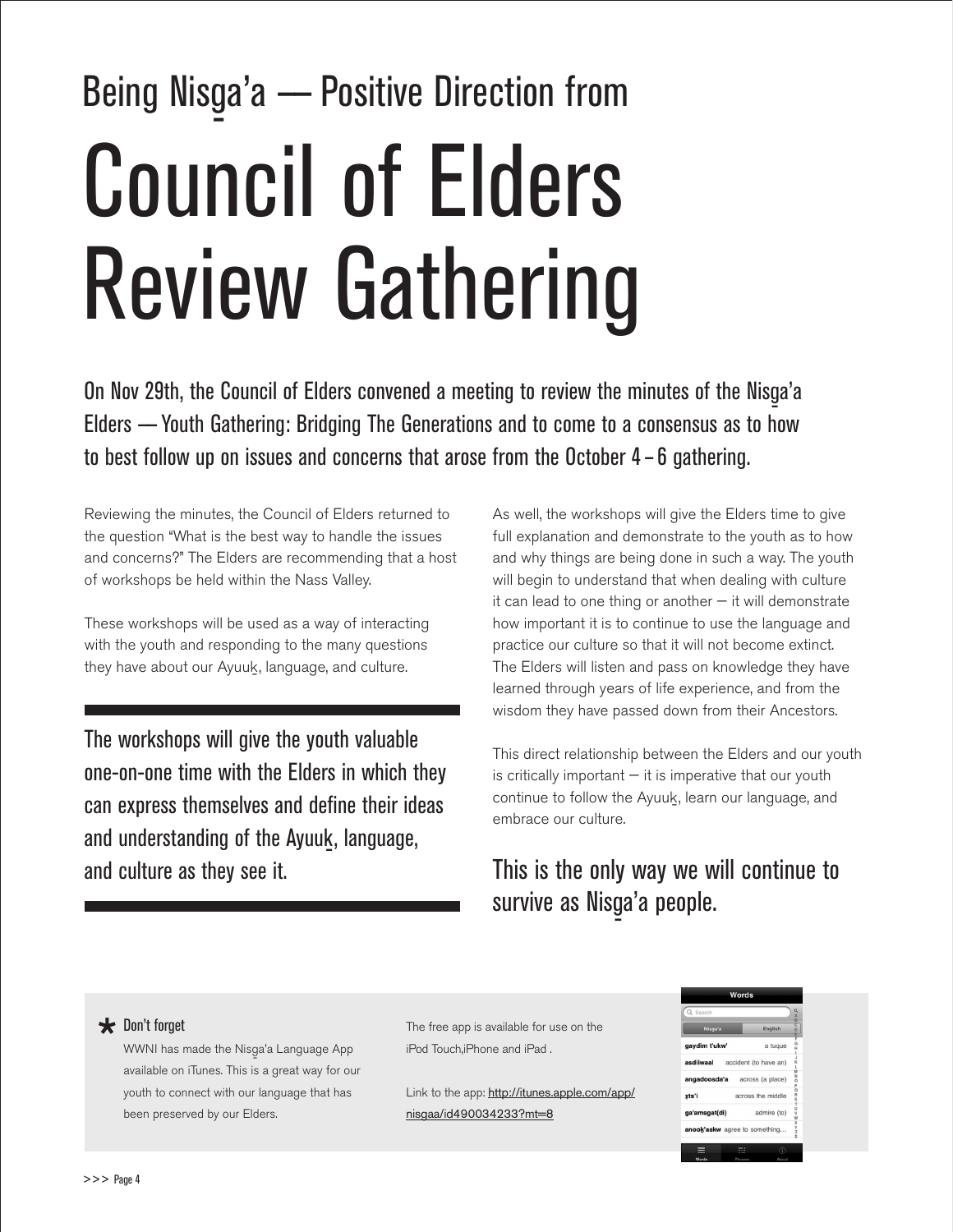### Safeguarding Our Own

For years, Nisga'a Child & Family Services (CFS) has<br>All and the child of the child of the child of the child of the child of the child of the child of the child o operated under delegation authority. Now, we are essentially moving from our previous level of authority, relating to guardianship, to the next level of authority, child protection.

This means that Nisga'a Child & Family Services have<br>'' the authority to remove children when they are at risk, as opposed to the Province doing this.

There are many advantages. FIRST, we know the families and understand their circumstances better than Provincial Child Family Service agencies in Terrace. SECOND, we are closer —— rather than waiting for MCFD from Terrace to come all the way to the valley, Nisga'a Child & Family Services will

be able to act sooner as we are local — much safer. THIRD, because of our location we will be able to assist in preventative aspects and should apprehension occur, we will be able to ensure that Nisga'a children are placed with local foster care<br>. . . . . . . . . in the valley.

The administration has been working on this for some time. We have undertaken an initial round of consultations with the communities informing them of this change.

We are developing a comprehensive plan with regards to this and we expect to implement it within the next fiscal year.

## Nisga'a Museum / Interesting artefacts from nnkn.ca

In the book *From Time Before Memory* (School District 92, 1996, pp. 176–177), the role of the Sigits'oon or Halayt helper is explained. One of his functions was to create special mechanical masks and props that were used by the Halayt to amaze people with his power.

The Nisga'a Museum has a number of objects created by<br>'' these powerful artists. There are many others in museums throughout the world. Masks and dance props are often discussed in publications on northwest coast art but there is little information on Nisga'a puppets. It is an old art<br> form —— in 1792 Captain Jacinto Caamaño's visited the



north coast and witnessed a puppet performance in a Tsimshian community (not identified). Without doubt, puppet performances were already a well established art form in the eighteenth century.

< NM102 is a puppet in the form of a human figure wearing a wolf robe. Beneath the robe, the

puppet consists of a solid wood block with two moveable arms attached. The hands are painted red and strings from the wrist enable the puppet master to manipulate its movement. The head is without hair but it looks as though hair was originally painted on. The face is expertly wrought with large eyes and a wide mouth; the lips, nostrils and ears are painted red. The head can swivel back and forth. The collector did not record information on how it was used in a performance.



 $<$  NM5 is a marmot puppet that was meant to be pulled along the floor. The wooden spool at the bottom served to enable it to

roll along the floor. The puppet has a carved head and face with marmot fur body that has no form to it. This puppet was acquired from Lucy Sharp at Laxgalts'ap in 1912. - The collector's notes indicate it was "used by Raven family" but did not record how it was used.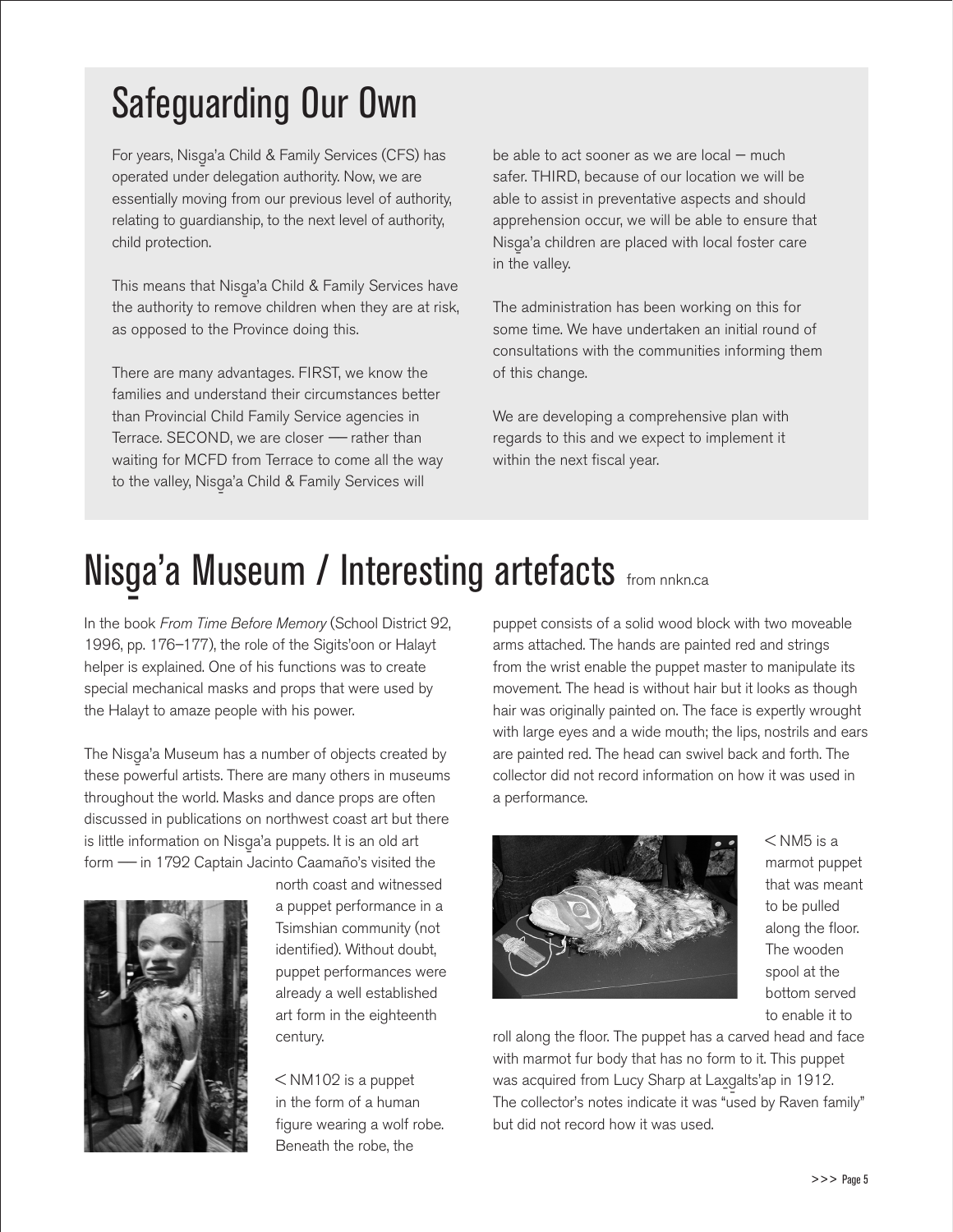## Highlights from NLG Executive Meeting February 22–23, 2012

*Following is a summary (excerpted) from the detailed legislation*

### February 22, 2012

Nisga'a Lisims Government Executive has appointed<br>Bidden Handels Richard Leeson and Les Clayton as representatives of the Nisga'a Nation to the Tribal Resources Investment<br>C Corporation (TRICORP) Board of Directors for a threeyear term commencing April 1, 2012 and expiring on March 31, 2015.

### February 22, 2012

Nisga'a Lisims Government Executive has reappointed Edward McMillan to the board of the Nisga'a<br>Administrative Demonstrative Demonstrative Administrative Decisions Review Board (NADR) for a term of three years. Mr. McMillan's term had expired, and he agreed to stand for re-appointment.

February 22, 2012

Nisg-a'a Lisims Government Executive adopted the financial statement for the period ending January 31, 2011 as presented by the Chief Financial Officer.

### February 22, 2012

Nisga'a Lisims Government Executive received the<br>Alberta Constitution of the United States of the United States minutes of the Nisga'a Finance Committee held on<br>F + 0000010 February 20, 2012.

### February 23, 2012

Nisg-a'a Lisims Government Executive supported the November 29, 2011 recommendation by the Council of Elders, flowing from the Elders and Youth Gathering held on October 3 and 4, 2011, to hold workshops to teach those youth who are willing to participate about Nisga'a language, culture and Ayuuk, and that the Council of Elders seek funds from the Nisga'a<br>' Lisims Government to hold such workshops.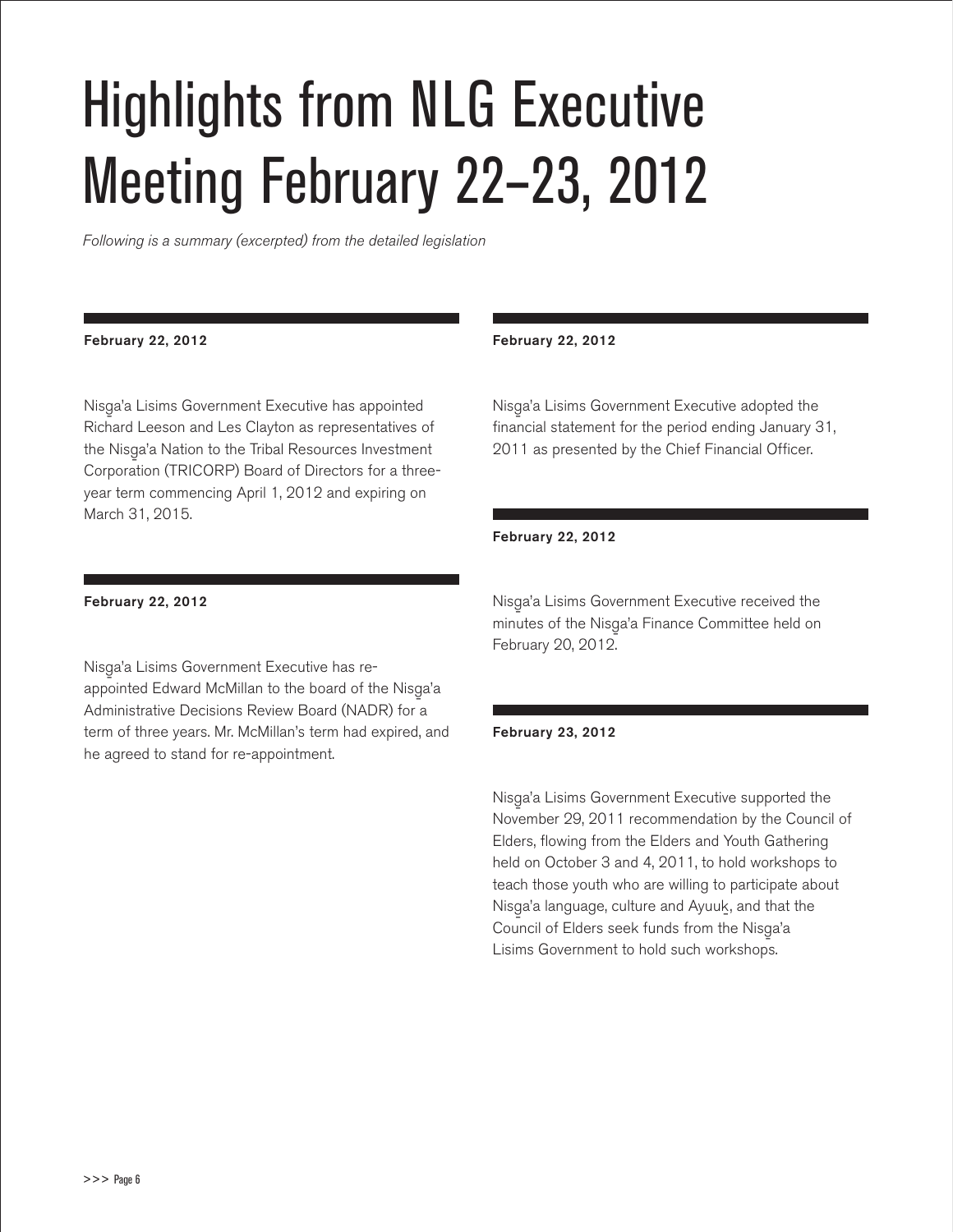### February 23, 2012

Nisg-a'a Lisims Government Executive has authorized the Director of Programs and Services to undertake the development of a Labour Market Plan (now described as the Nisga'a Sustainable Employment Plan (NSEP);<br>.

NSEP used a comprehensive engagement opportunity for Nisga'a and stakeholders to have input to create the<br>NGE BLACK LILING COMPANY NSEP by town hall meetings, participating in 800 surveys and attending focus groups amongst the four villages, TSN and Gitmaxmak'ay Nisga'a PR/PE Society.<br>'

NSEP has determined four key strategies that support a Nisg-a'a Sustainable Employment Plan including community and culture, communication and coordination, programs and services, career and fulfillment.

The development of NSEP also allows NLG to qualify for additional resources from the BC Ministry of Housing and Social Development to implement the training components of NSEP.

### February 23, 2012

The Lisims Emergency Planning Committee met on January 31, 2012 for a final review of the draft Lisims Emergency Plan and the Committee approved and adopted the Plan in its current form.

Nisga'a Lisims Government Executive agreed to:<br>.

1. approve and adopt the Plan

2. authorize the Emergency Preparedness Coordinator to take the necessary steps to enhance the preparedness of Nisga'a Lisims Government to implement the Plan, subject to the availability of funding.

### February 23, 2012

Nisga'a Lisims Government Executive enacted, under the<br>Alimental Clark of the Aliments of Clark of the Aliments *Nisga'a Elections Act*, the *Nisga'a Elections Amendment*<br> *A Act, 2011 in Force Regulation (No. 2) .*

Section 35 of the *Amendment Act* will come into force on November 7, 2012, on the day of the Nisga'a Nation regular election.